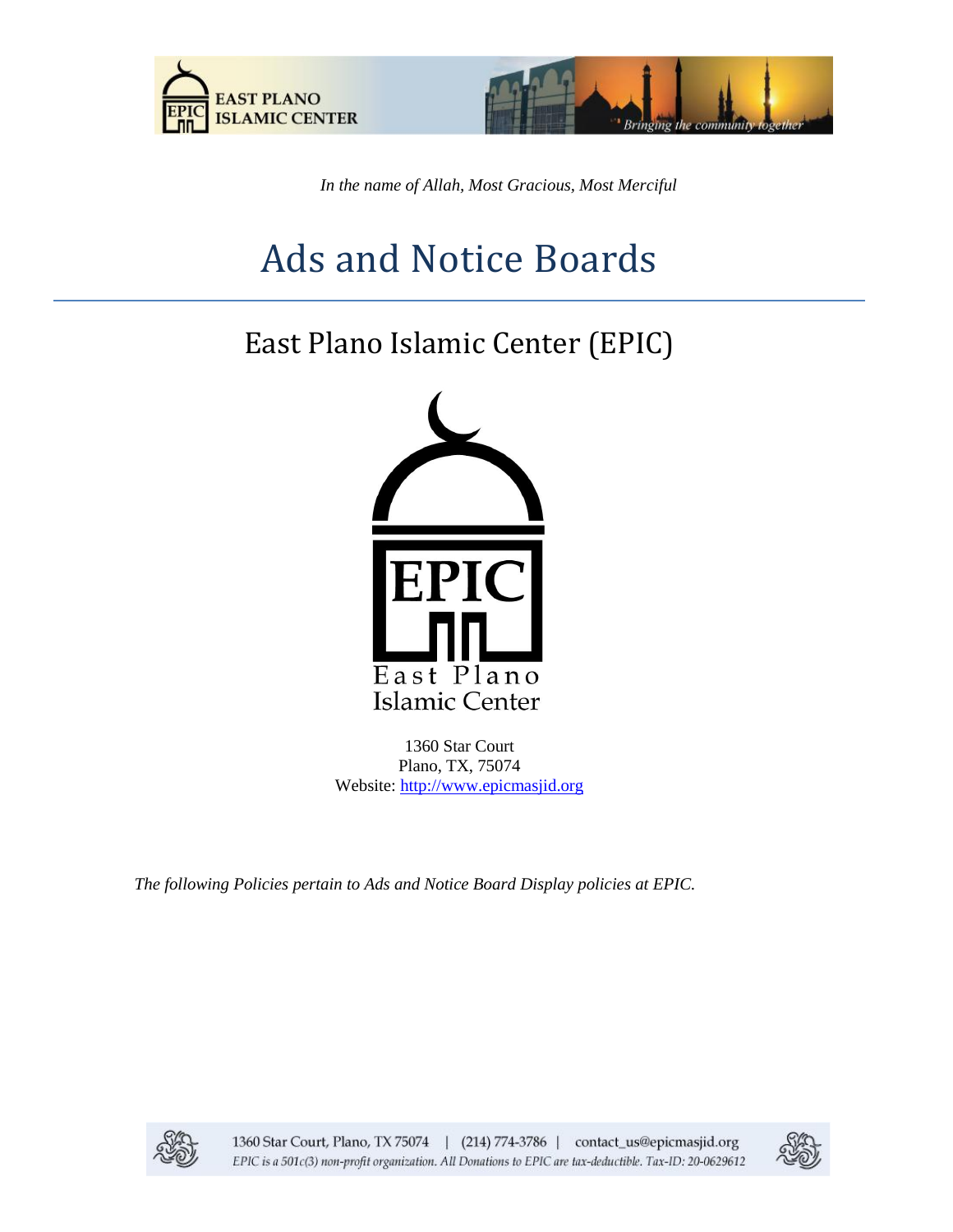



## *In the name of Allah, Most Gracious, Most Merciful*

# **EPIC Print Media and Notice Board Policy**

The purpose of this policy is to provide guidelines for the usage of notice boards (physical and virtual), the material that can be displayed, as well as the print media that is allowed and approved on EPIC premises. To advertise, please send an e-mail t[o office-manager@epicmasjid.org](mailto:office-manager@epicmasjid.org)

### **POLICY INFORMATION**

- 1) EPIC Community notice boards are the property of East Plano Islamic Center. Information will be placed on the notice boards at regular intervals by EPIC Management.
- 2) There are currently several notice boards available at EPIC for displaying information at EPIC:
	- a) **EPIC Organization:** 2 Notice boards, one on the men's side and the other on the women's side will be used exclusively to display EPIC organizational information.
	- b) **EPIC Community/Non-Profits:** 2 Notice boards, one on the men's side and the other on the women's side are EPIC community bulletin boards for the community members and nonprofit organizations to post free ads for up to 7 days or 2 weeks.
		- $\checkmark$  The recommended poster/flyer size for display on the notice boards is postcard size and not to exceed  $8\frac{1}{2}$ " x  $11$ ". Non-profits can also display big stands (banners) for a week after board approval.
		- $\checkmark$  Placement/distribution of donation envelopes/pledge cards from any organization is NOT allowed except on their approved fund-raising day at EPIC.
	- c) **Businesses:** The cost for businesses to display their ads in approved slots and/or bulletin board is \$40.00 per month for the large slots (8.5 X 11) and \$25.00 for the smaller slots (post card size).
- 3) All notice board display items must be approved by the EPIC Management and all display items must be stamped with the date of approval before being put on the notice board.
- 4) In addition, all print media items (including books) that will be placed inside EPIC Masjid must also be approved and stamped by EPIC Management.
- 5) All display items on the notice boards will remain for up to fourteen (14) days from the day of approval/stamping. Notice boards will be checked at least every two weeks to ensure that information is up to date. EPIC management reserves the right to remove all items prior to or after the 14 day period.
- **6) All postings will be at the discretion of EPIC Management, whereby the management decision is final.**